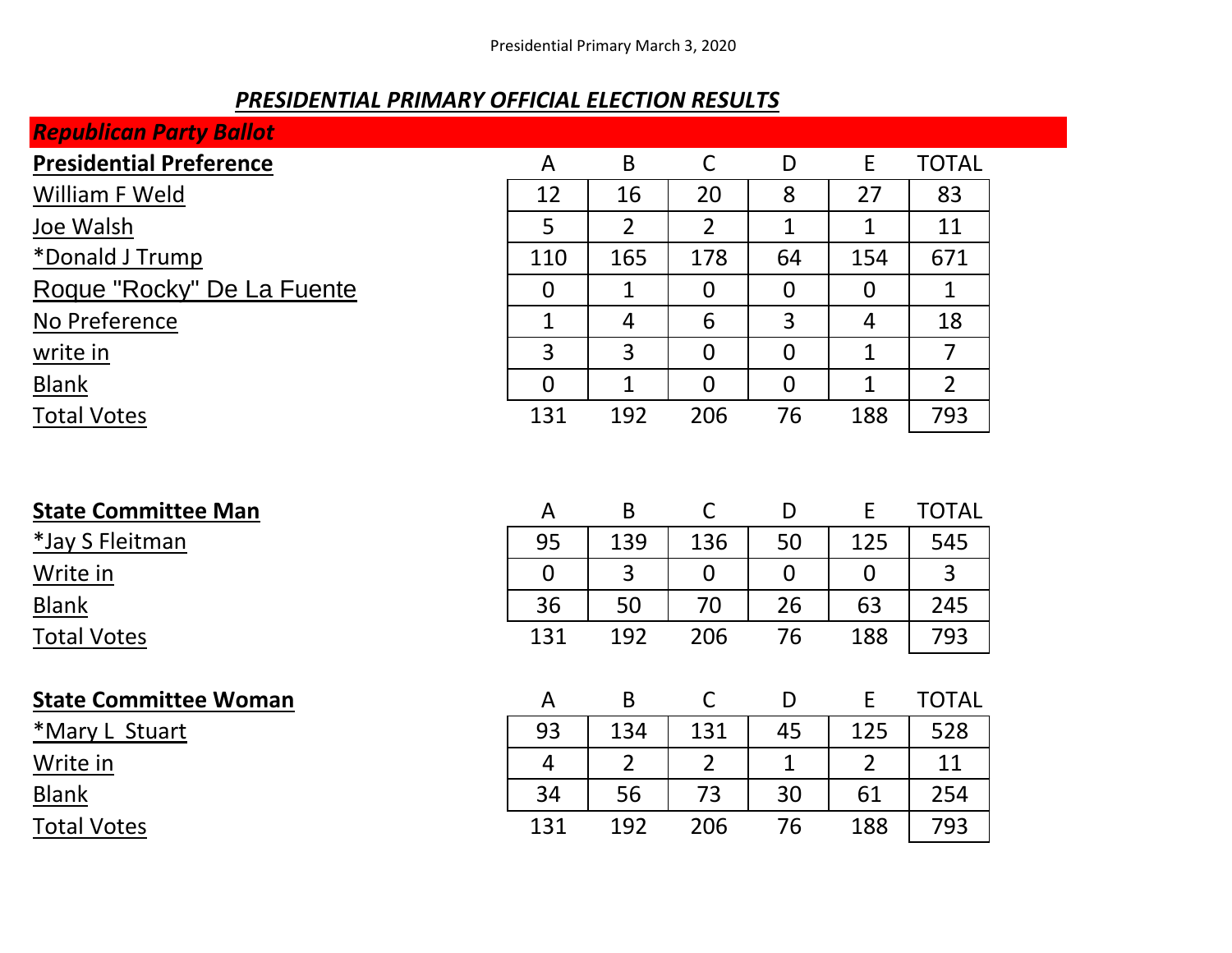| <b>Town Committee</b> |      |      |      |      |      | TOTAL |
|-----------------------|------|------|------|------|------|-------|
| Write in              |      |      |      |      | 6    | 42    |
| <b>Blank</b>          |      | 6699 | 7203 | 2660 | 6574 | 27713 |
| <b>Total Votes</b>    | 4585 | 6720 | 7210 | 2660 | 6580 | 27755 |

| <b>Democratic Party Ballot</b> |                |                |                |              |                |                |
|--------------------------------|----------------|----------------|----------------|--------------|----------------|----------------|
| <b>Presidential Preference</b> | A              | B              | $\mathsf C$    | D            | E              | <b>TOTAL</b>   |
| <b>Deval Patrick</b>           | 3              | 5              | 7              | $\mathbf 1$  | 5              | 21             |
| Amy Klobuchar                  | 9              | 24             | 5              | 11           | 13             | 62             |
| <b>Elizabeth Warren</b>        | 145            | 239            | 163            | 198          | 198            | 943            |
| <b>Michael Bennet</b>          | $\overline{0}$ | $\overline{2}$ | $\overline{0}$ | $\mathbf 1$  | 1              | 4              |
| Michael R. Bloomberg           | 73             | 111            | 91             | 78           | 109            | 462            |
| <b>Tulsi Gabbard</b>           | $\overline{2}$ | 9              | 6              | 3            | 5              | 25             |
| Cory Booker                    | $\mathbf{1}$   | $\overline{0}$ | $\mathbf{1}$   | $\mathbf 0$  | $\Omega$       | $\overline{2}$ |
| Julian Castro                  | $\overline{0}$ | $\overline{0}$ | $\mathbf{1}$   | $\Omega$     | $\overline{2}$ | $\overline{3}$ |
| <b>Tom Steyer</b>              | $\overline{2}$ | $\overline{2}$ | 3              | $\mathbf{1}$ | $\overline{4}$ | 12             |
| <b>Bernie Sanders</b>          | 256            | 250            | 257            | 191          | 236            | 1190           |
| Joseph R. Biden                | 259            | 303            | 314            | 191          | 307            | 1374           |
| John K. Delaney                | $\mathbf 0$    | $\mathbf{1}$   | $\overline{0}$ | $\mathbf 0$  | $\Omega$       | $\mathbf 1$    |
| <b>Andrew Yang</b>             | $\overline{0}$ | $\mathbf{1}$   | $\overline{0}$ | $\Omega$     | $\overline{2}$ | $\overline{3}$ |
| Pete Buttigieg                 | 21             | 25             | 25             | 14           | 21             | 106            |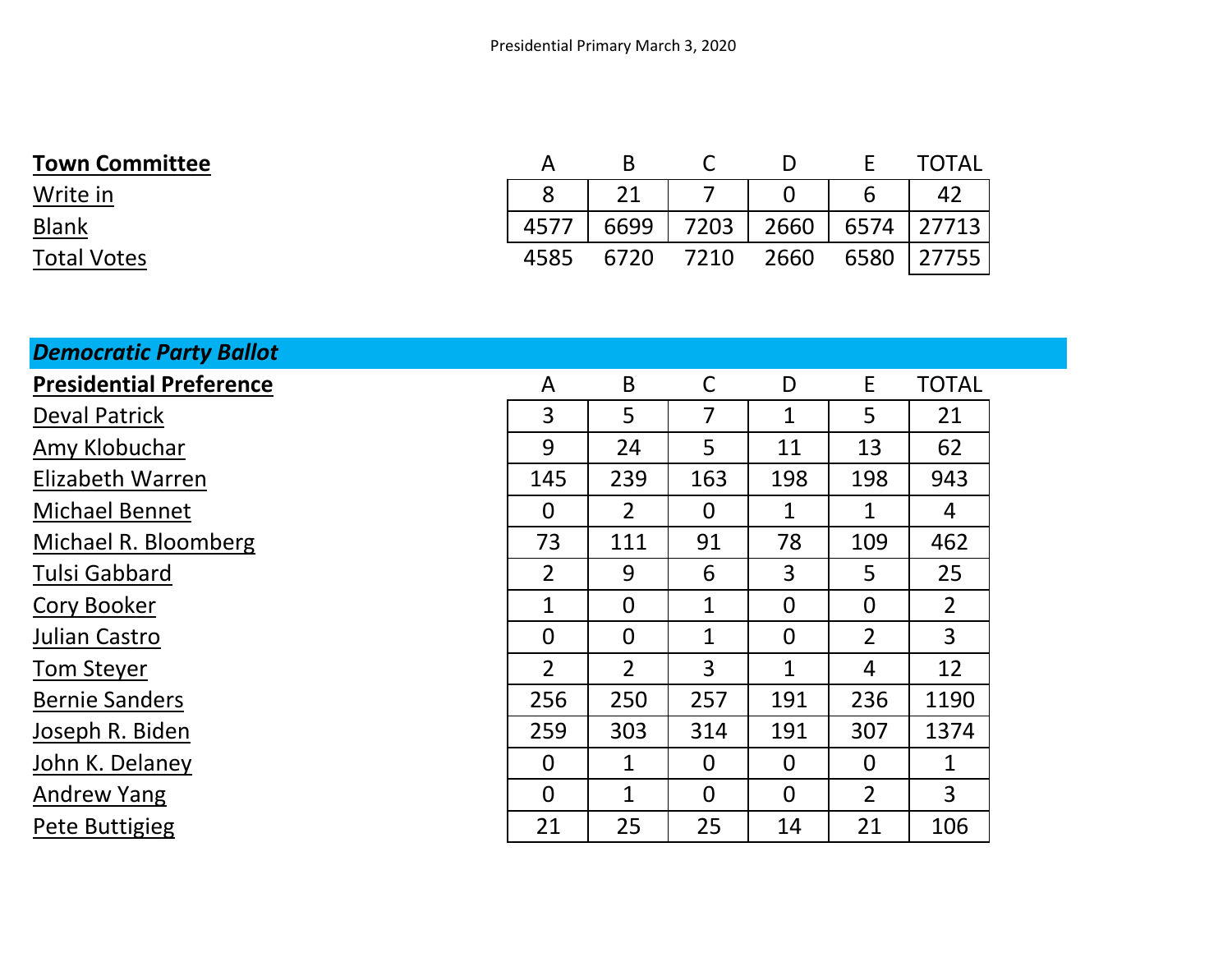## Presidential Primary March 3, 2020

| <b>Marianne Williamson</b>   | $\mathbf 0$    | $\mathbf 0$    | $\mathbf{1}$   | $\overline{0}$ | $\mathbf 0$    | $\mathbf{1}$ |
|------------------------------|----------------|----------------|----------------|----------------|----------------|--------------|
| No Preference                | 9              | $\overline{7}$ | $\overline{7}$ | $\mathbf{1}$   | 9              | 33           |
| write in                     | $\mathbf{1}$   | $\mathbf{1}$   | 3              | $\mathbf{1}$   | 3              | 9            |
| <b>blank</b>                 | 5              | 3              | $\mathbf{1}$   | $\overline{4}$ | $\mathbf 0$    | 13           |
| <b>Total Votes</b>           | 786            | 983            | 885            | 695            | 915            | 4264         |
|                              |                |                |                |                |                |              |
| <b>State Committee Man</b>   | A              | B              | $\mathsf{C}$   | D              | E              | <b>TOTAL</b> |
| David Narkewicz              | 545            | 641            | 584            | 423            | 572            | 2765         |
| Write in                     | 6              | $\overline{3}$ | 8              | $\mathbf{1}$   | $\overline{7}$ | 25           |
| <b>blanks</b>                | 235            | 339            | 293            | 271            | 336            | 1474         |
| <b>Total Votes</b>           | 786            | 983            | 885            | 695            | 915            | 4264         |
|                              |                |                |                |                |                |              |
| <b>State Committee Woman</b> | $\mathsf{A}$   | B              | $\mathsf{C}$   | D              | E              | <b>TOTAL</b> |
| Write In                     | 62             | 88             | 82             | 57             | 70             | 359          |
| *Mollie Fox                  | 83             | 79             | 54             | 44             | 94             | 216          |
| <b>Blank</b>                 | 641            | 816            | 749            | 594            | 751            | 3551         |
| <b>Total Votes</b>           | 786            | 983            | 885            | 695            | 915            | 4264         |
|                              |                |                |                |                |                |              |
| <b>Town Committee</b>        | $\overline{A}$ | B              | $\mathsf C$    | D              | E              | <b>TOTAL</b> |
| *Group                       | 376            | 412            | 419            | 307            | 390            | 1904         |
| <b>Blank</b>                 | 410            | 571            | 466            | 388            | 525            | 2360         |
| <b>Total Votes</b>           | 786            | 983            | 885            | 695            | 915            | 4264         |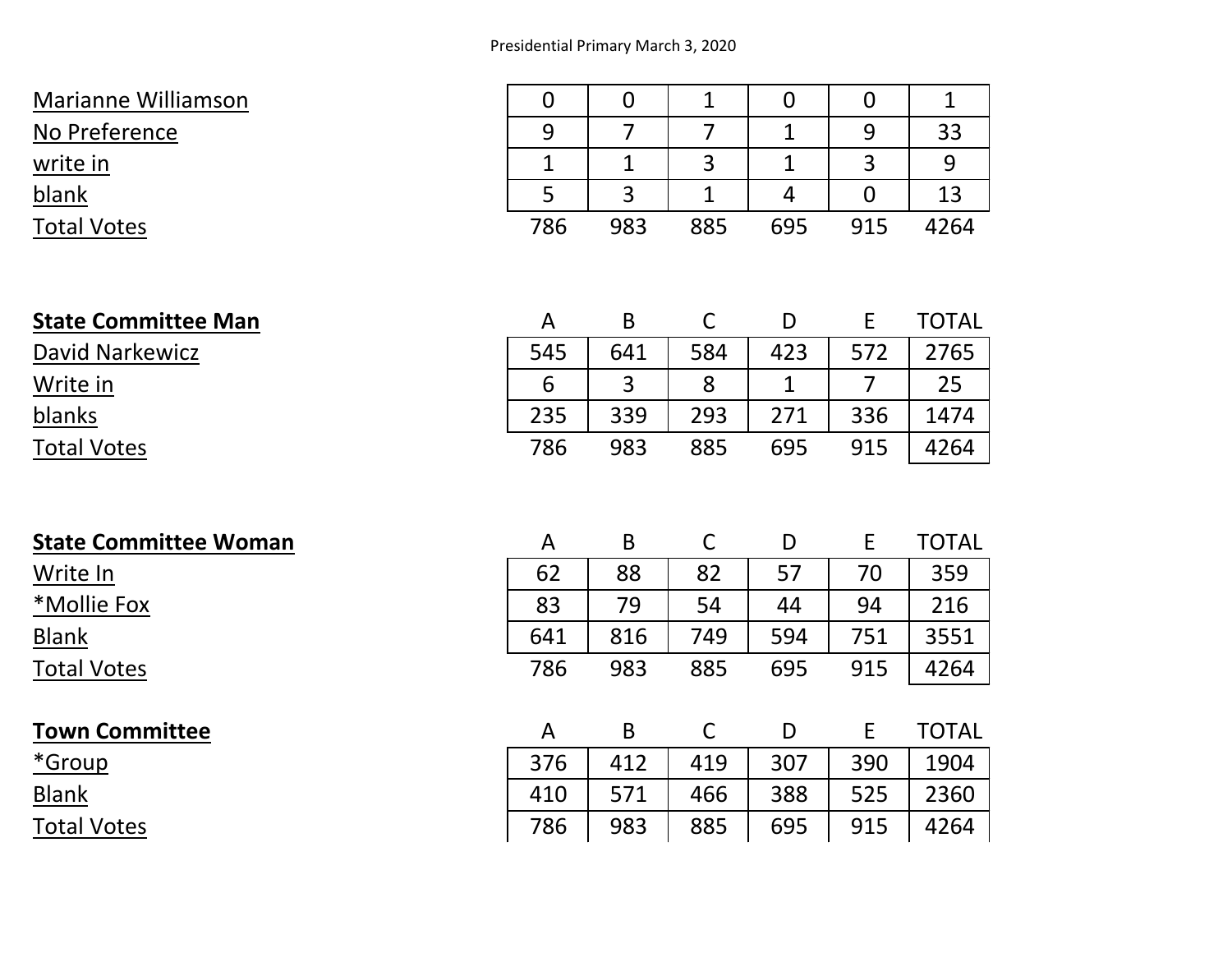| Kyle Robert Belanger      | 450 | 501 | 490 | 354 | 476 | 2271 |
|---------------------------|-----|-----|-----|-----|-----|------|
| Michael J Bell            | 394 | 441 | 439 | 323 | 409 | 2006 |
| Vernon L Blodgett, Jr.    | 389 | 458 | 445 | 341 | 422 | 2055 |
| Deborah A. Boehner        | 411 | 465 | 453 | 347 | 438 | 2114 |
| Elizabeth S. Bowdan       | 415 | 461 | 462 | 364 | 425 | 2127 |
| Joanna L. Brown           | 419 | 476 | 464 | 355 | 456 | 2170 |
| James J. Canning          | 396 | 452 | 444 | 329 | 422 | 2043 |
| M.P. Chevy Chevrette      | 395 | 442 | 440 | 319 | 420 | 2016 |
| Kathleen S. Davis         | 413 | 463 | 454 | 346 | 434 | 2110 |
| <b>Carolin F. Dempsey</b> | 417 | 458 | 456 | 364 | 425 | 2120 |
| George R. Dempsey         | 398 | 447 | 443 | 339 | 415 | 2042 |
| Ann E. Eaton              | 423 | 461 | 467 | 347 | 422 | 2120 |
| <u>Sarah Etelman</u>      | 477 | 561 | 532 | 418 | 506 | 2494 |
| Lucia L. Foley            | 432 | 458 | 465 | 343 | 439 | 2137 |
| William E. Foley          | 428 | 455 | 466 | 334 | 429 | 2112 |
| Stephen C. Frantz         | 399 | 457 | 443 | 323 | 413 | 2035 |
| Allyson M. Garcia         | 449 | 515 | 484 | 381 | 479 | 2308 |
| Patricia A. Greenfield    | 404 | 477 | 447 | 341 | 414 | 2083 |
| Denise Hammon             | 406 | 456 | 453 | 350 | 412 | 2077 |
| <b>Gary M Hammon</b>      | 392 | 437 | 440 | 331 | 406 | 2006 |
| Abigail B. Jaffe          | 422 | 456 | 448 | 339 | 417 | 2082 |
| Kenneth E. Jaffe          | 401 | 440 | 439 | 324 | 407 | 2011 |
| Gerald A. Judge           | 413 | 478 | 459 | 344 | 448 | 2142 |
| Thomas G. Lake            | 389 | 436 | 434 | 322 | 417 | 1998 |
|                           |     |     |     |     |     |      |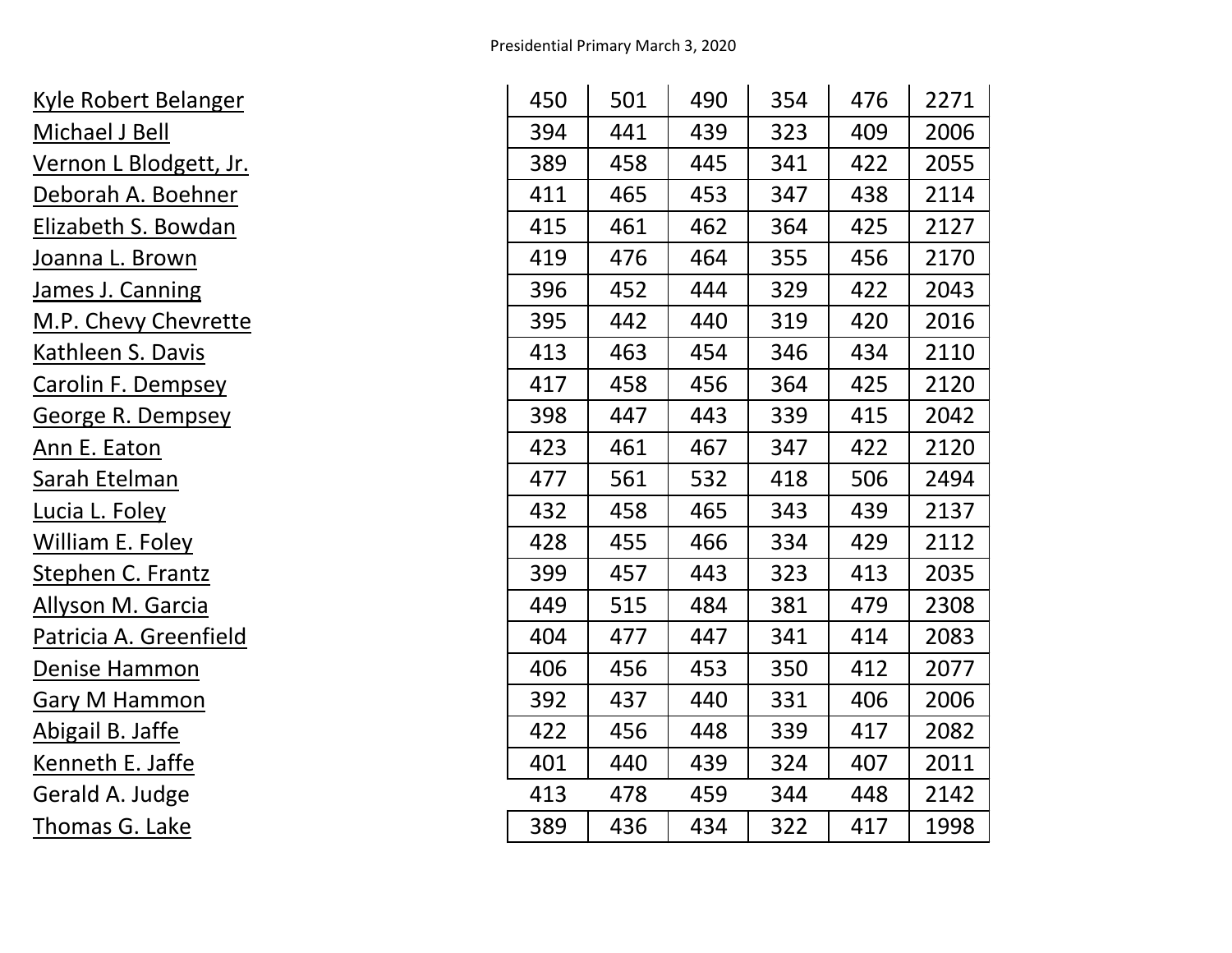| J. Barbara Magnuson     | 402   | 454   | 437   | 343   | 408   | 2044   |
|-------------------------|-------|-------|-------|-------|-------|--------|
| Florence N. McGarry     | 421   | 445   | 440   | 331   | 409   | 2046   |
| <b>Charles E. Miles</b> | 420   | 478   | 465   | 349   | 444   | 2156   |
| <b>Susan Newton</b>     | 414   | 489   | 460   | 347   | 418   | 2128   |
| Robert J. Pleasure      | 396   | 457   | 435   | 325   | 407   | 2020   |
| Christie A. Reardon     | 421   | 465   | 469   | 341   | 421   | 2117   |
| Lori J. Souder          | 407   | 469   | 453   | 369   | 425   | 2123   |
| <b>Nathan Therien</b>   | 414   | 513   | 463   | 365   | 458   | 2213   |
| Runa S. Wassermann      | 406   | 461   | 445   | 336   | 415   | 2063   |
| Leonard M. Finkowski    | 410   | 446   | 448   | 336   | 419   | 2059   |
| Write in                | 14    | 14    | 11    | 5     | 7     | 51     |
| <b>Blank</b>            | 13453 | 18563 | 15482 | 12600 | 17443 | 77541  |
| <b>Total Votes</b>      | 29082 | 36371 | 32745 | 25715 | 33855 | 157768 |

| <b>Green Rainbow Party Ballot</b>         |          |                |                |                |                |                |  |  |  |
|-------------------------------------------|----------|----------------|----------------|----------------|----------------|----------------|--|--|--|
| <b>Presidential Preference</b>            | A        | B              |                | D              | Ε              | <b>TOTAL</b>   |  |  |  |
| Dario Hunter                              | 0        | 0              |                | $\overline{0}$ | 0              |                |  |  |  |
| Sedinam Kinamo Christin Moyowasifza-Curry | $\Omega$ | 1              | $\overline{0}$ | $\overline{0}$ | $\overline{0}$ |                |  |  |  |
| <b>Kent Mesplay</b>                       | 0        | 0              | $\overline{0}$ | $\overline{0}$ |                |                |  |  |  |
| <b>Howard Hawkins</b>                     | 0        | 1              | $\overline{0}$ | $\overline{0}$ | $\overline{0}$ |                |  |  |  |
| No Preference                             | $\Omega$ | 0              | $\overline{0}$ | $\overline{0}$ | $\Omega$       | $\Omega$       |  |  |  |
| Write in                                  | $\Omega$ | $\overline{0}$ |                |                | $\Omega$       | $\overline{2}$ |  |  |  |
| <b>Blank</b>                              | $\Omega$ | 0              | $\overline{0}$ | $\Omega$       | $\Omega$       | 0              |  |  |  |
| <b>Total Votes</b>                        |          |                |                |                |                |                |  |  |  |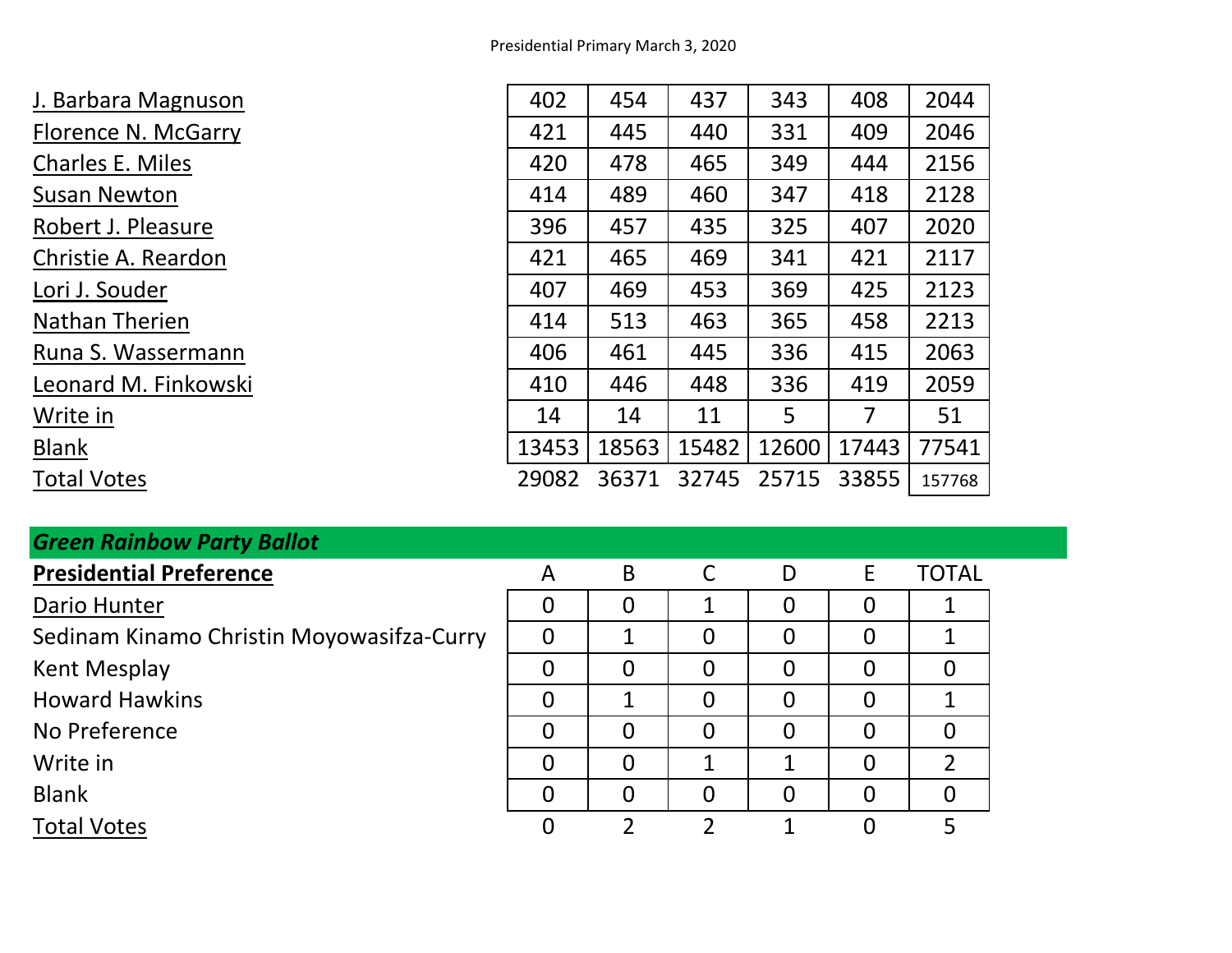| <b>State Committee Man</b>   | A                | B              | $\mathsf{C}$   | D              | E               | <b>TOTAL</b>   |
|------------------------------|------------------|----------------|----------------|----------------|-----------------|----------------|
| Write in                     | $\overline{0}$   | $\overline{0}$ | $\overline{0}$ | $\overline{0}$ | $\Omega$        | $\overline{0}$ |
| blank                        | $\boldsymbol{0}$ | $\overline{2}$ | $\overline{2}$ | $\mathbf 1$    | $\overline{0}$  | 5              |
| <b>Total Votes</b>           | $\overline{0}$   | $\overline{2}$ | $\overline{2}$ | $\mathbf{1}$   | $\overline{0}$  | 5              |
|                              |                  |                |                |                |                 |                |
|                              |                  |                |                |                |                 |                |
| <b>State Committee Woman</b> | A                | B              | $\mathsf{C}$   | D              | E               | <b>TOTAL</b>   |
| Write In                     | $\mathbf 0$      | 1              | $\overline{0}$ | $\overline{0}$ | $\overline{0}$  | $\mathbf 1$    |
| blank                        | $\mathbf 0$      | 1              | $\overline{2}$ | 1              | $\overline{0}$  | 4              |
| <b>Total Votes</b>           | $\mathbf 0$      | $\overline{2}$ | $\overline{2}$ | $\mathbf{1}$   | $\mathbf 0$     | 5              |
|                              |                  |                |                |                |                 |                |
|                              |                  |                |                |                |                 |                |
| <b>Town Committee</b>        | A                | B              | $\mathsf{C}$   | D              | E               | <b>TOTAL</b>   |
| Write in                     | $\mathbf 0$      | $\overline{0}$ | $\Omega$       | $\Omega$       | $\Omega$        | $\overline{0}$ |
| blank                        | $\mathbf 0$      | 20             | 20             | 10             | $\overline{0}$  | 50             |
| <b>Total Votes</b>           | $\underline{0}$  | 20             | 20             | <u>10</u>      | $\underline{0}$ | 50             |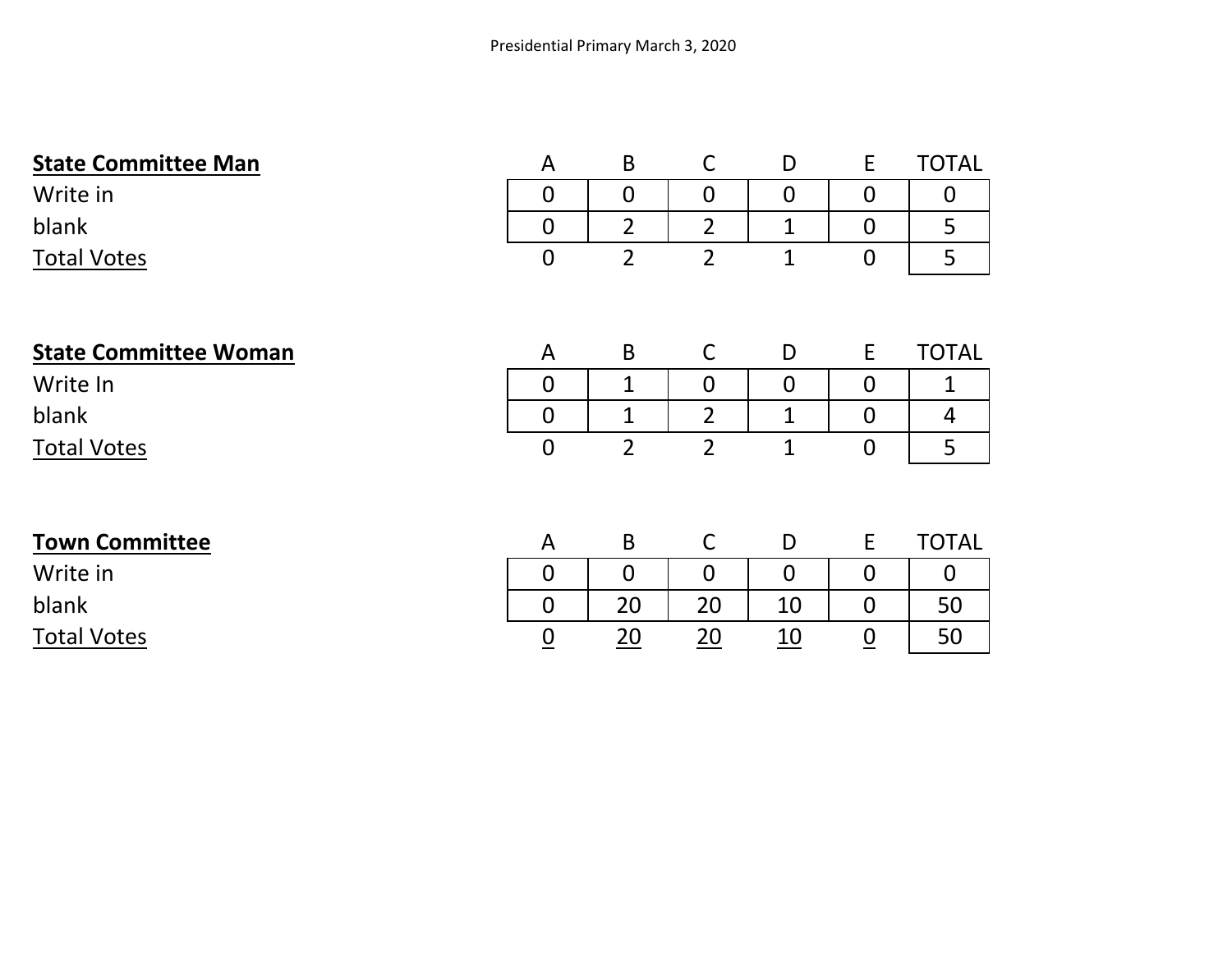| <b>Libertarian Party Ballot</b> |                |                |                |                |                |                |
|---------------------------------|----------------|----------------|----------------|----------------|----------------|----------------|
| <b>Presidential Preference</b>  | A              | B              | $\mathsf C$    | D              | E              | <b>TOTAL</b>   |
| Arvin Vohra                     | $\overline{0}$ | 1              | $\overline{0}$ | $\mathbf 0$    | $\overline{0}$ | 1              |
| Vermin Love Supreme             | $\mathbf 1$    | $\overline{0}$ | $\overline{0}$ | $\mathbf 0$    | $\overline{0}$ | $\mathbf{1}$   |
| Jacob George Horinberger        | $\overline{0}$ | $\overline{0}$ | $\overline{0}$ | $\overline{0}$ | $\mathbf{1}$   | $\mathbf{1}$   |
| Samuel Joseph Robb              | $\overline{0}$ | $\overline{0}$ | $\mathbf 0$    | $\overline{0}$ | $\overline{0}$ | $\overline{0}$ |
| Dan Taxation Is Theft Behrman   | $\overline{0}$ | $\overline{0}$ | $\overline{0}$ | $\mathbf 0$    | $\overline{0}$ | $\mathbf 0$    |
| <b>Kimberly Margaret Ruff</b>   | $\overline{0}$ | $\mathbf 0$    | $\mathbf{1}$   | $\mathbf 0$    | $\overline{0}$ | $\mathbf{1}$   |
| <b>Kenneth Reed Armstrong</b>   | $\overline{0}$ | $\overline{0}$ | $\overline{0}$ | $\mathbf{1}$   | $\Omega$       | $\mathbf{1}$   |
| Adam Kokesh                     | $\overline{0}$ | $\overline{0}$ | $\overline{0}$ | $\Omega$       | $\Omega$       | $\Omega$       |
| Jo Jorgensen                    | $\mathbf{1}$   | $\mathbf 0$    | $\overline{0}$ | $\mathbf 0$    | $\overline{0}$ | $\mathbf{1}$   |
| Max Abramson                    | $\overline{0}$ | $\overline{0}$ | $\overline{0}$ | $\mathbf 0$    | $\overline{0}$ | $\mathbf 0$    |
| Write in                        | $\overline{0}$ | $\mathbf 0$    | 1              | $\mathbf 0$    | $\overline{2}$ | 3              |
| <b>Blank</b>                    | $\overline{0}$ | $\overline{0}$ | $\overline{0}$ | $\mathbf 0$    | $\overline{0}$ | $\overline{0}$ |
| No Preference                   | $\overline{2}$ | $\overline{0}$ | $\mathbf 0$    | $\mathbf 0$    | $\mathbf 0$    | $\overline{2}$ |
| <b>Total Votes</b>              | 4              | $\mathbf 1$    | $\overline{2}$ | 1              | 3              | 11             |
|                                 |                |                |                |                |                |                |
| <b>State Committee Man</b>      | A              | B              | $\mathsf{C}$   | D              | E              | <b>TOTAL</b>   |
| Write in                        | $\mathbf{1}$   | $\mathbf 0$    | $\mathbf 0$    | $\mathbf 0$    | $\mathbf 0$    | 1              |
|                                 |                |                |                |                |                |                |

blank 1 2 1 3 10

Total Votes 4 1 2 1 3 11